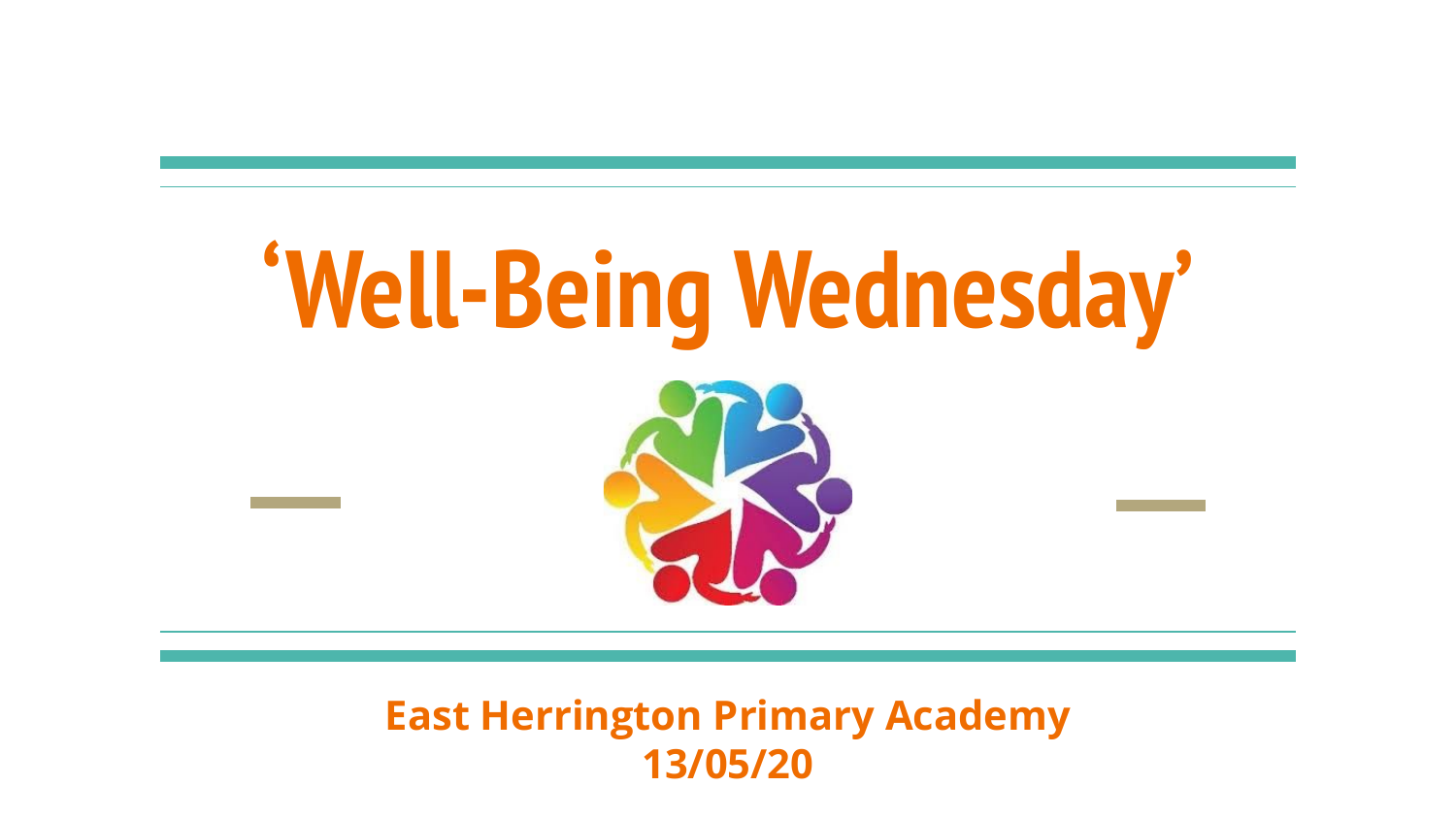# **Welcome to Well-Being Wednesday**

A day to focus on feeling happy, calm and being kind!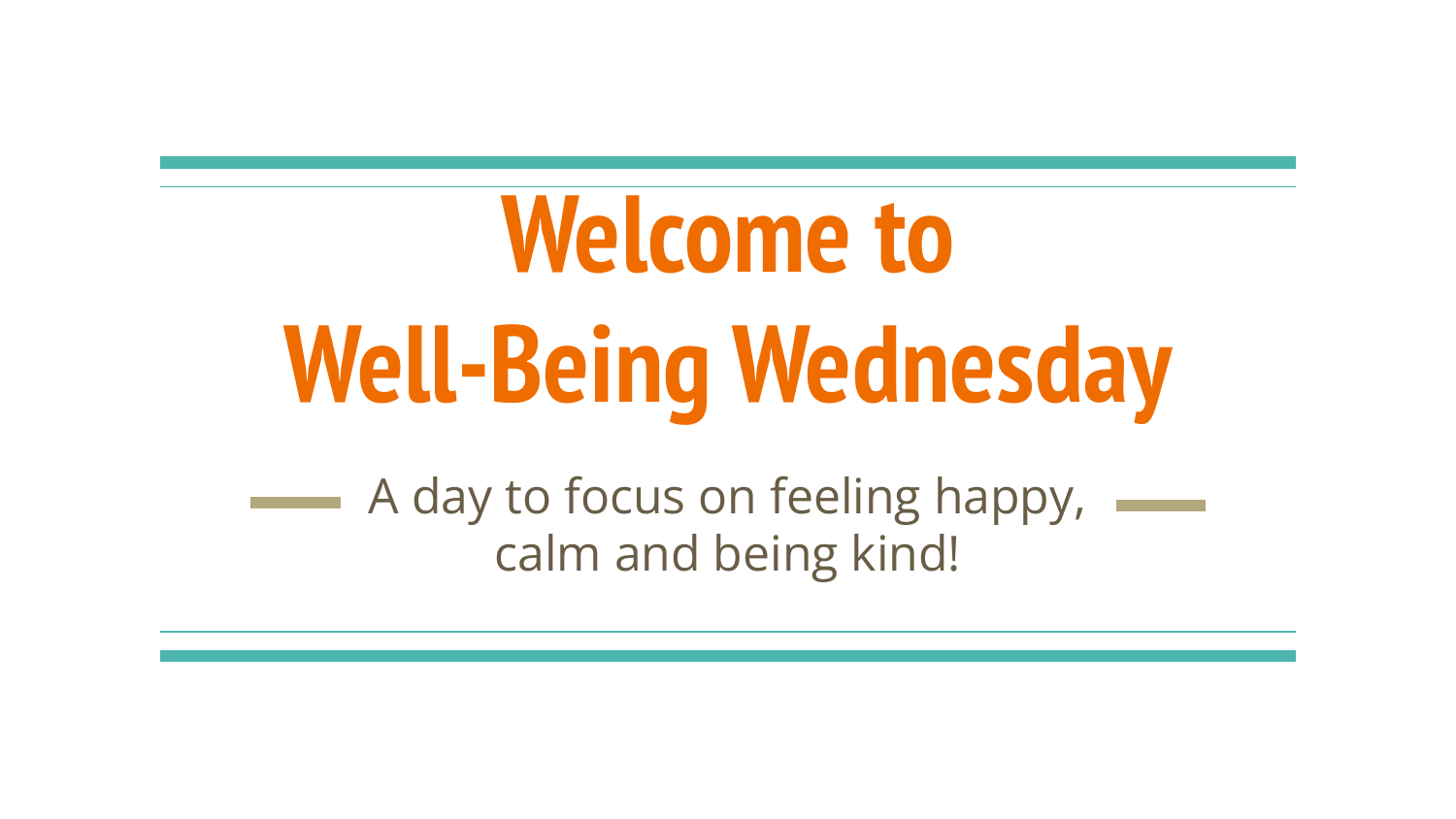**Take a day off school and enjoy some of the ideas below to have a day full of happiness, kindness, fun and relaxation .** 

**Make sure you get your grown up to join in too.**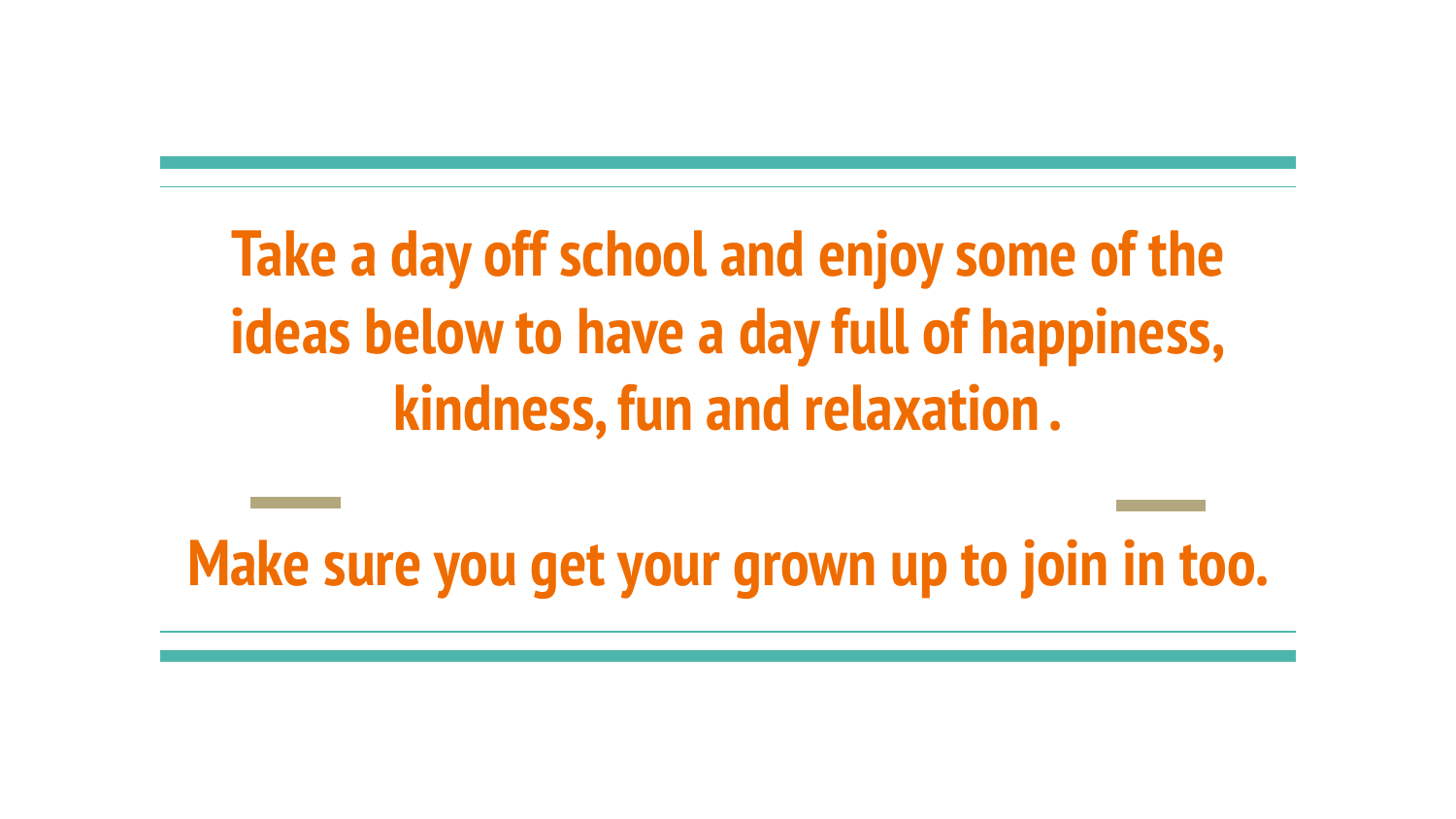### **Activity 1 - Feel Good Music...**

Make a playlist of your favourite feel-good music. Spend time listening and dancing to your favourite music. If you are able to, get together with other people (e.g. at home, or friends via social media/face-time) and dance together to each other's playlist. Keep adding to the playlist every day as you think of more music that makes you feel happy.



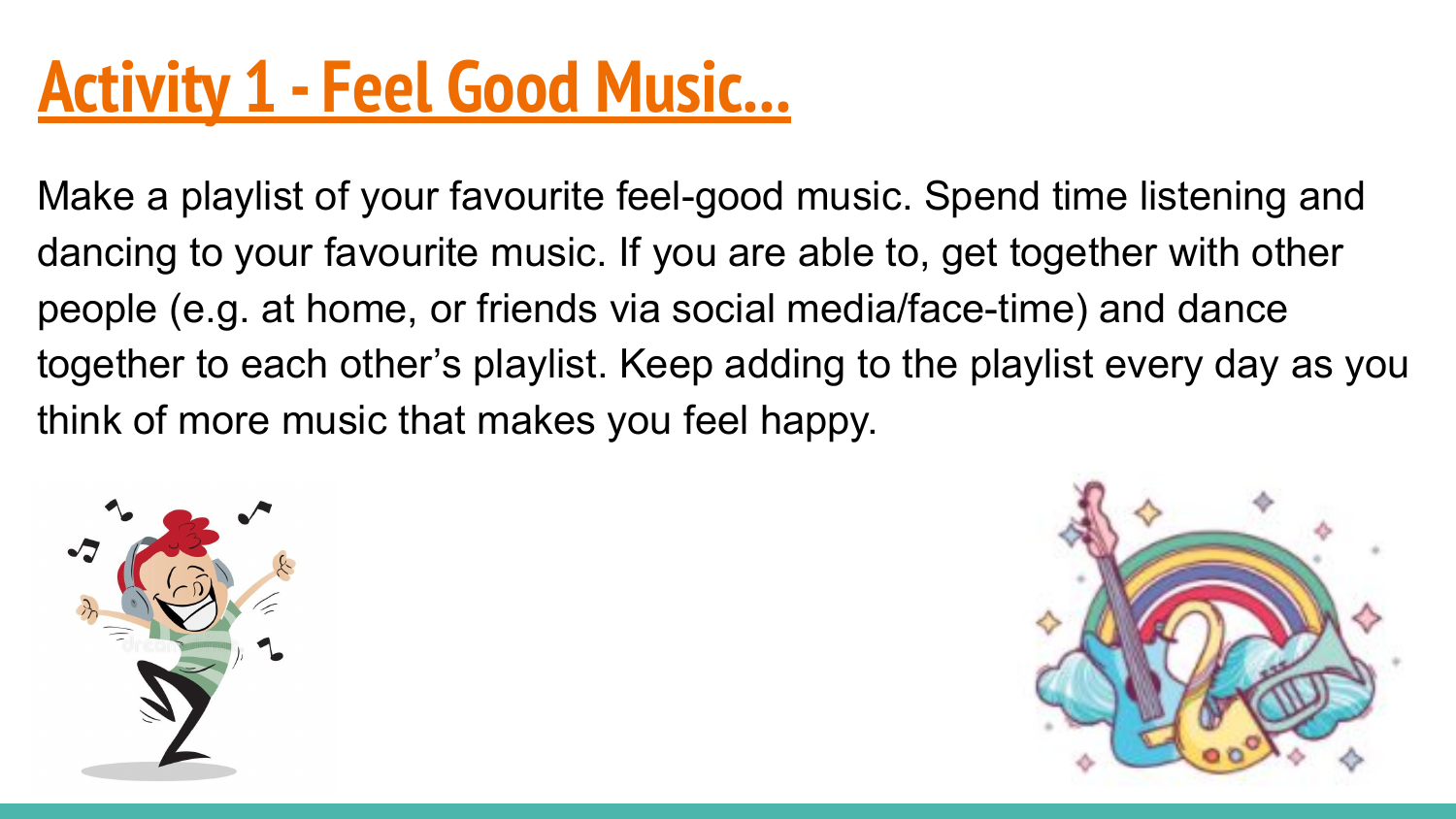### **Activity 2 - Dear …**

Hand write a note to someone you love and send them it. You could tell them how much you love and miss them, you could ask them how they are feeling and what have they enjoyed doing during isolation? Ask them to reply with a letter back to you. You could send them through the post or you could send them a photograph of it.



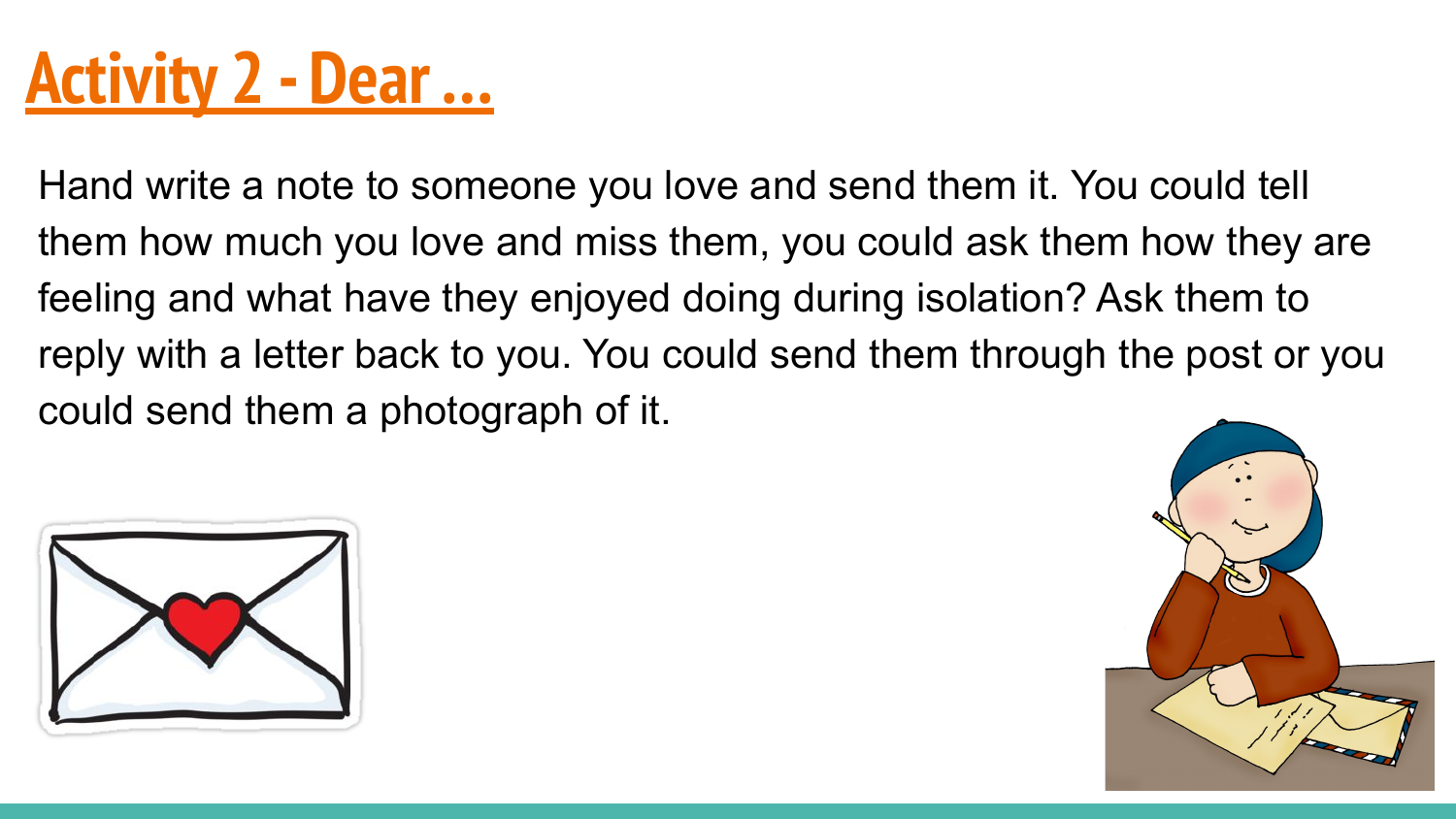### **Activity 3 - Leave a special message…**

Paint a stone/rock and leave it for someone to find. You could paint a special, positive or kind message on for someone to read that will brighten their day. Try to paint it bright and colourful so it stands out!

During your daily exercise you could leave your stone some place on your journey for someone else to find and keep. If you find a stone yourself don't keep it, take it someplace else and leave it for someone else to find.



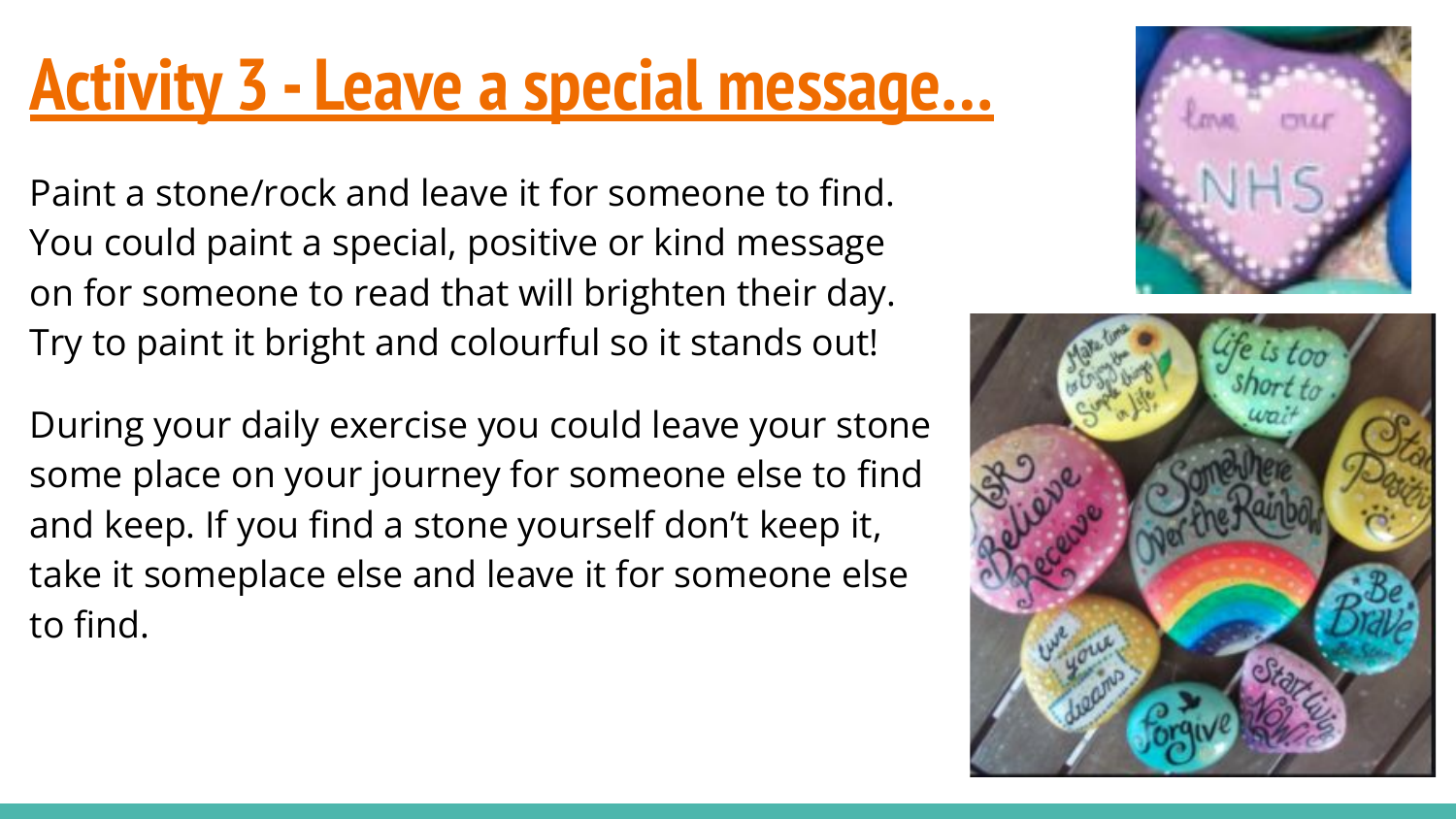### **Activity 4- I love…**

Draw a picture of yourself. Then write around your picture what you love about yourself. This could be about your looks, your personality or your strengths and talents.

Parents can do this too and then swap pictures. Is there anything extra you could add to one another's?

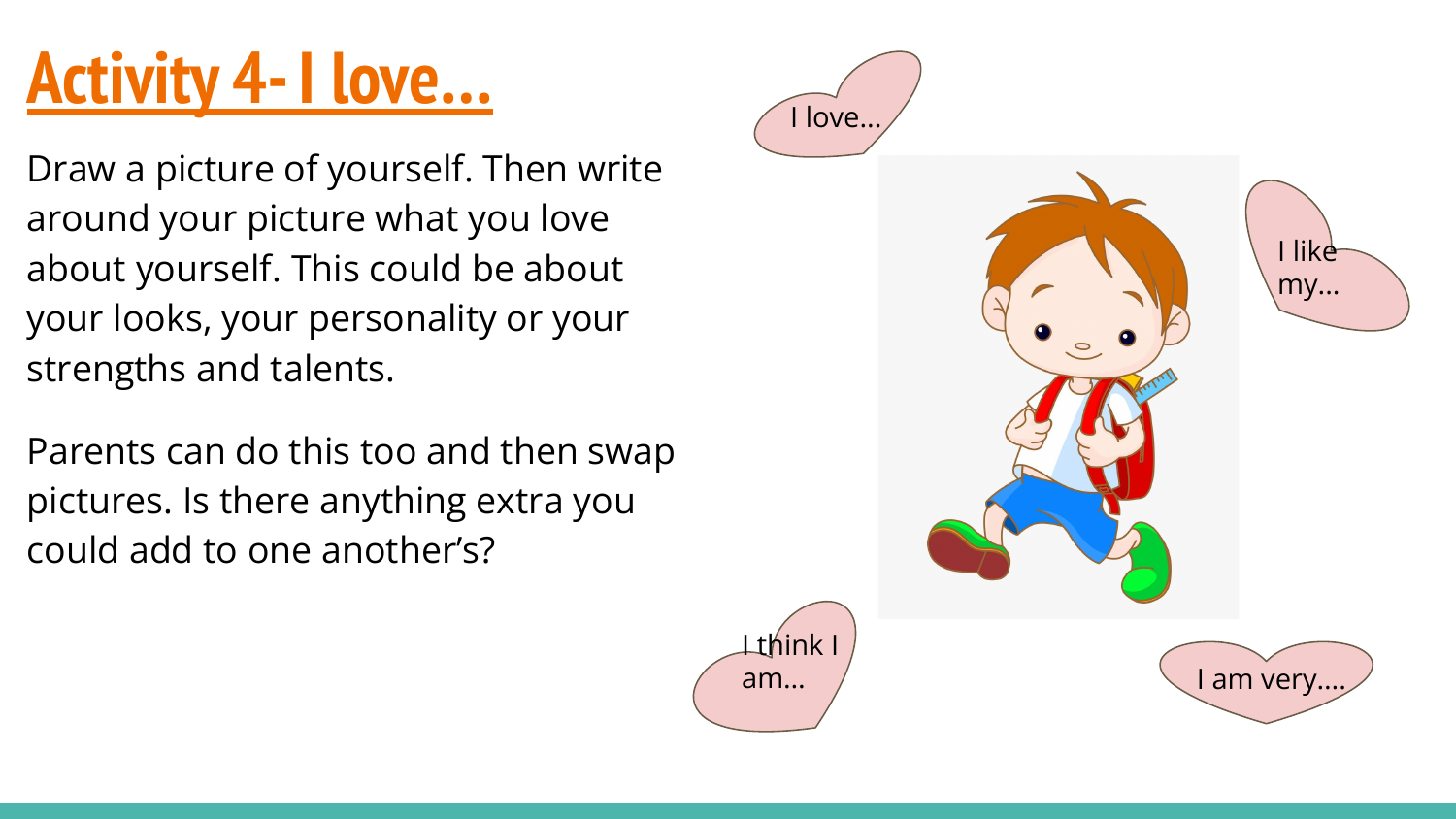### **Activity 5 - My strengths are...**



**FAMILY OR GROUP STRENGTHS** 

Draw a strengths 'family tree' - either for your family, or for your group of friends, your class or your school. Think about how these character strengths you all have can help you overcome challenges together.

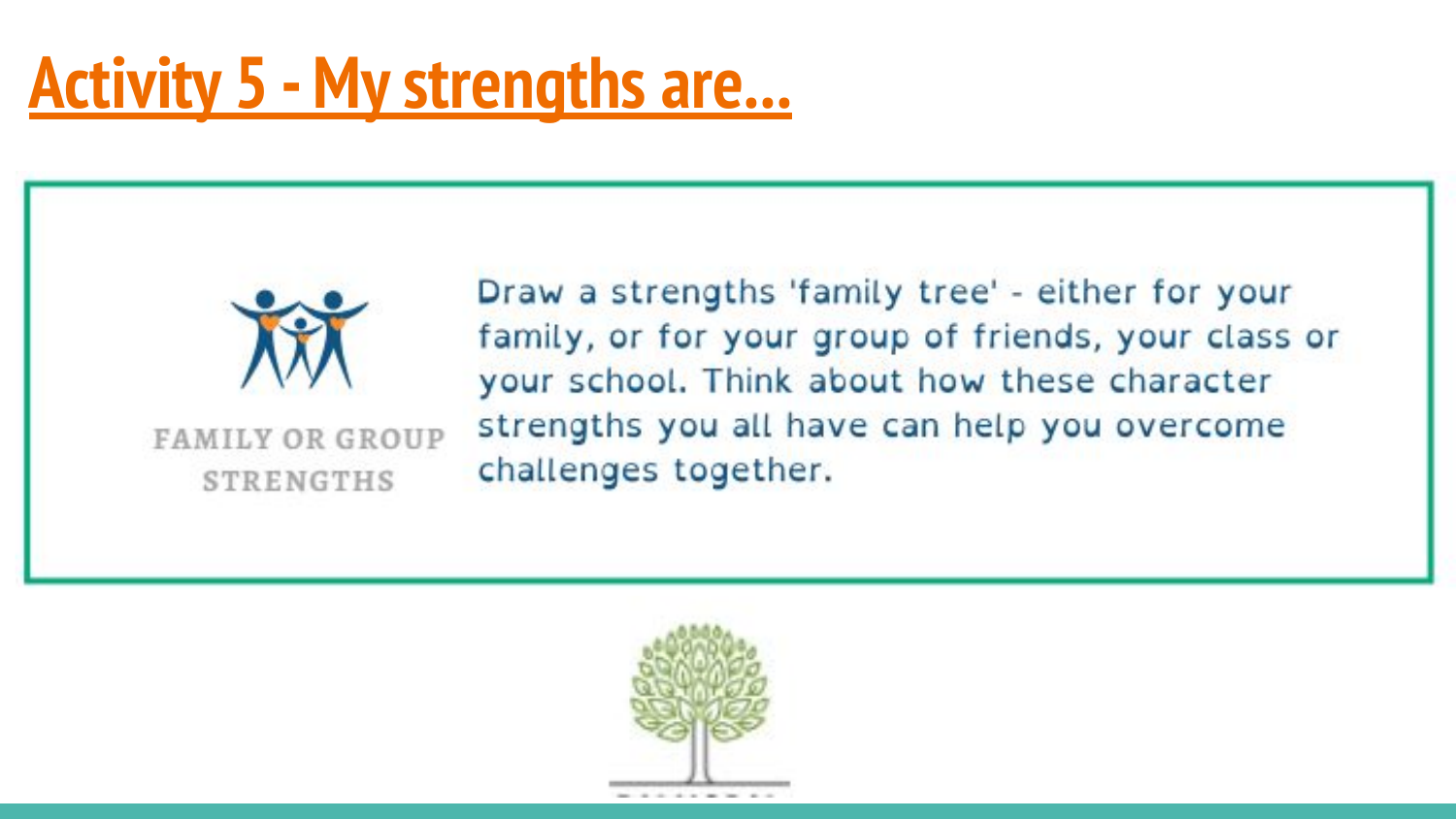### **Activity 6: Hope Clouds…**

This activity is about hope. Instilling a sense of hope features as one elements of helping to **build resilience**.When hope is present it can make the most difficult challenges feel manageable and survivable. One way we can do that is to encourage children to have **aspirations and dreams for the future**.

Draw different shaped clouds, on some of them write down your dreams and hopes for the future. On the others, write down steps you could take to achieve your dreams, What could you do? Who could help you? When do you want to achieve this by?

Parents can join in with this activity too. What dreams do you have for the future?

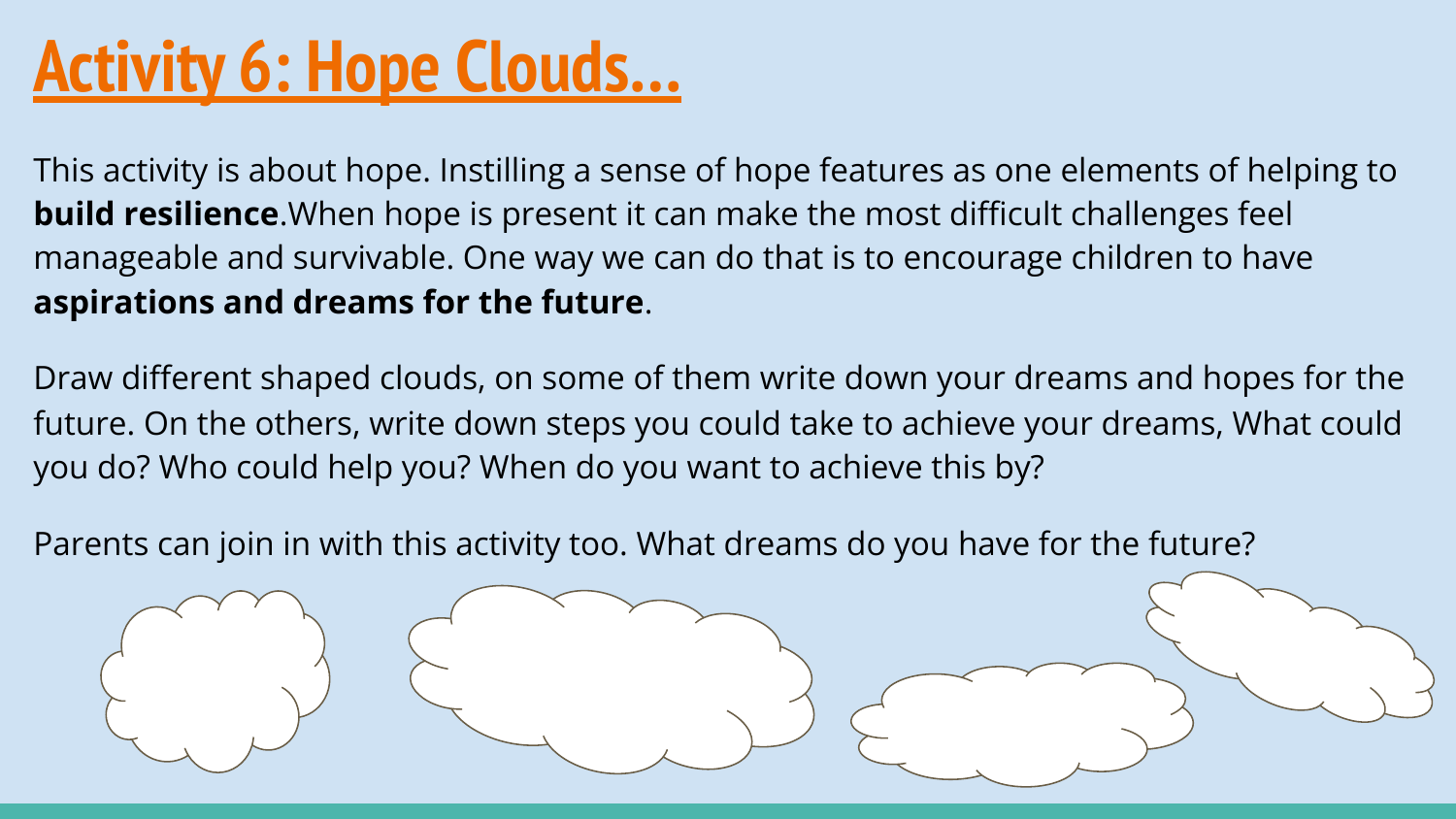### **Activity 7 connect with nature**

Being in nature is scientifically proven to boost our wellbeing.

 Go on a walk or get out in the garden and have some fun playing or planting some seeds.

Why not collect some natural things on your walk and use them to create some art.

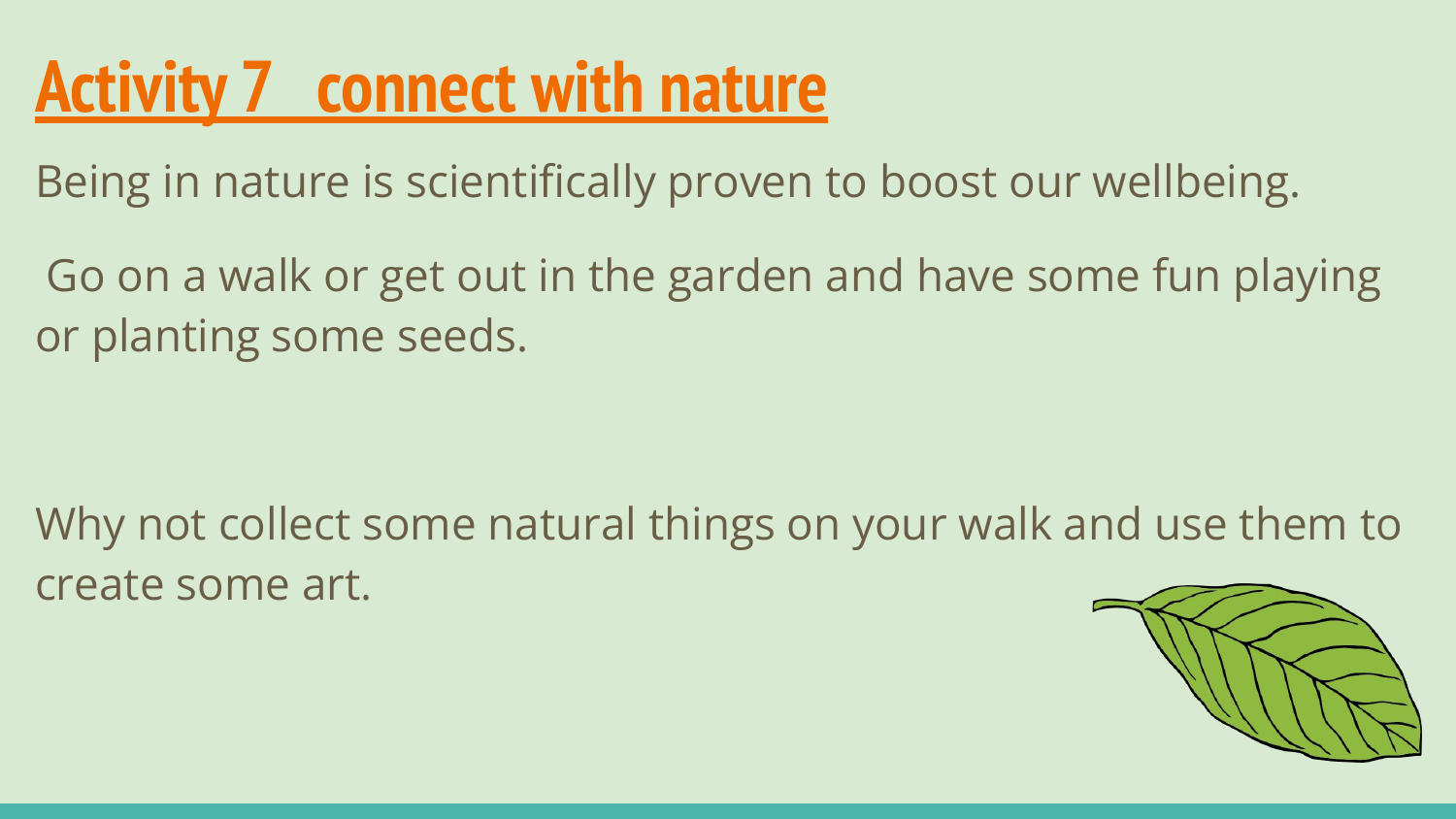

**Close your eyes, think of three things that you are proud of. How do you feel when you think about those things? Write them down on a piece of paper or draw a picture of them. Put it up on the wall where you can see it and read it throughout the day.**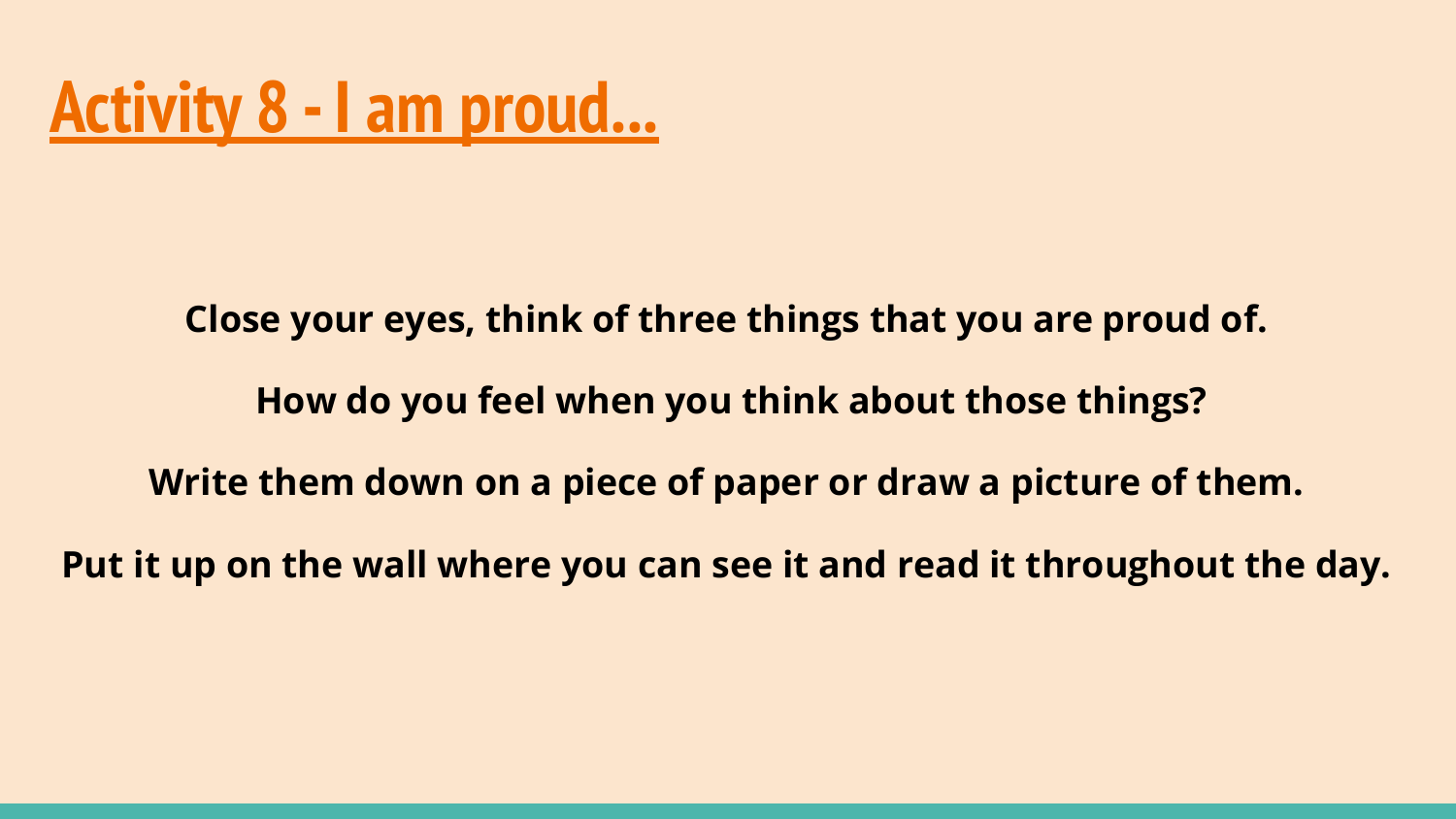### **Activity 9 - Let's be positive...**

Create your very own positivity jar. This jar can be filled with **positive words**, comments or affirmations. The purpose of the jar is to use it whenever you're feeling sad and need to remember all the positive things about you.

You can use a jam jar, coffee jar or a box of anything kind. Decorate this however you wish. You could wrap the jar, use paints and add accessories to it such as ribbon, stickers (anything you have free at home).

The jar needs to be personal to you and make you feel **happy** when you look at it so take your time decorating it and decide what slips you are going to put in.

An adult or sibling at home may have some positive slips that they want to complete about you as well or they could even create their own and you could both add slips into each others.

Once your jar is complete try to look at your jar every day for a few minutes to remember how **special and positive you are as a person**.

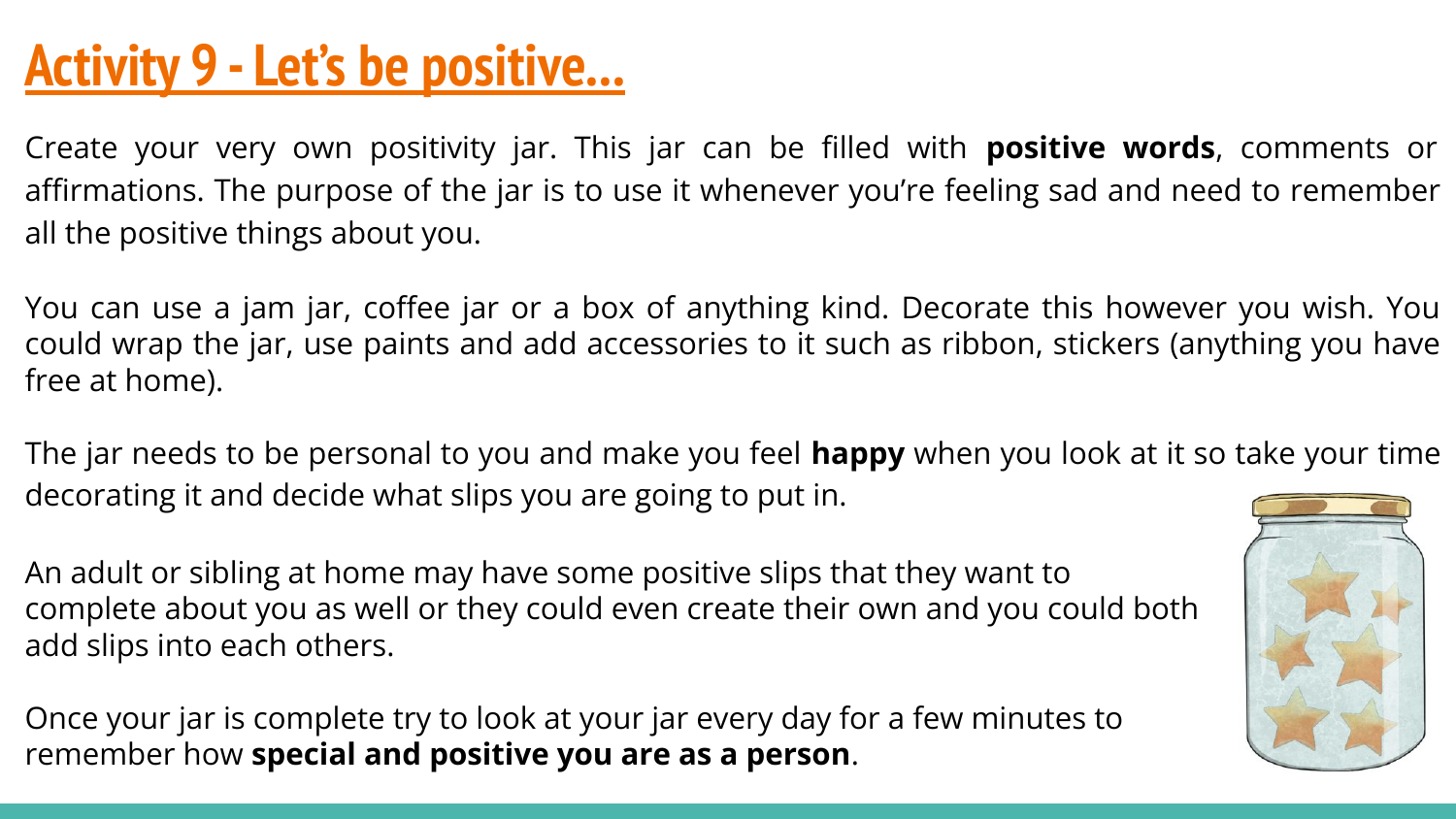### **Activity 10 - mindfulness and breathing...**

Take part in some mindfulness or breathing exercises. Both have been shown to help calm the mind and body helping you to feel calmer and happier.

<https://www.headspace.com/>

<https://app.www.calm.com/meditate>

<https://www.thecalmfolk.co.uk/>

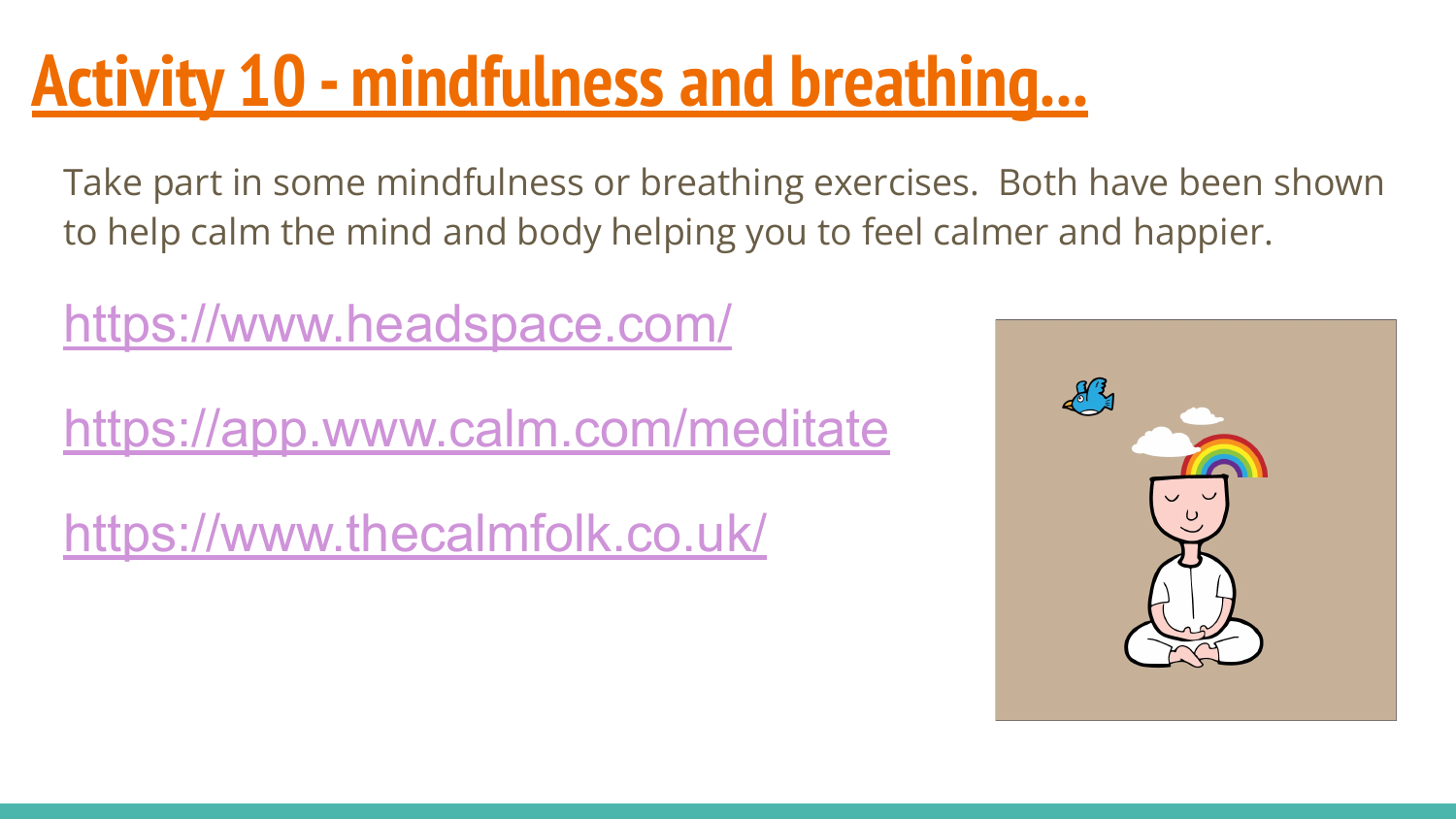### **Activity 11 - My Vision Boards...**

What are you really looking forward to when we come out of lockdown? Can you find pictures and words that represent the things you really want to do? Some things to think about.

- Who do you really want to see?
- Where do you really want to visit?
- Is there an activity you can't wait to do?
- What feelings will you have then?

Stick all of these pictures and words on a piece of cardboard or paper and put it up where you can see it. Remind yourself that you have lots of exciting things to look forward to.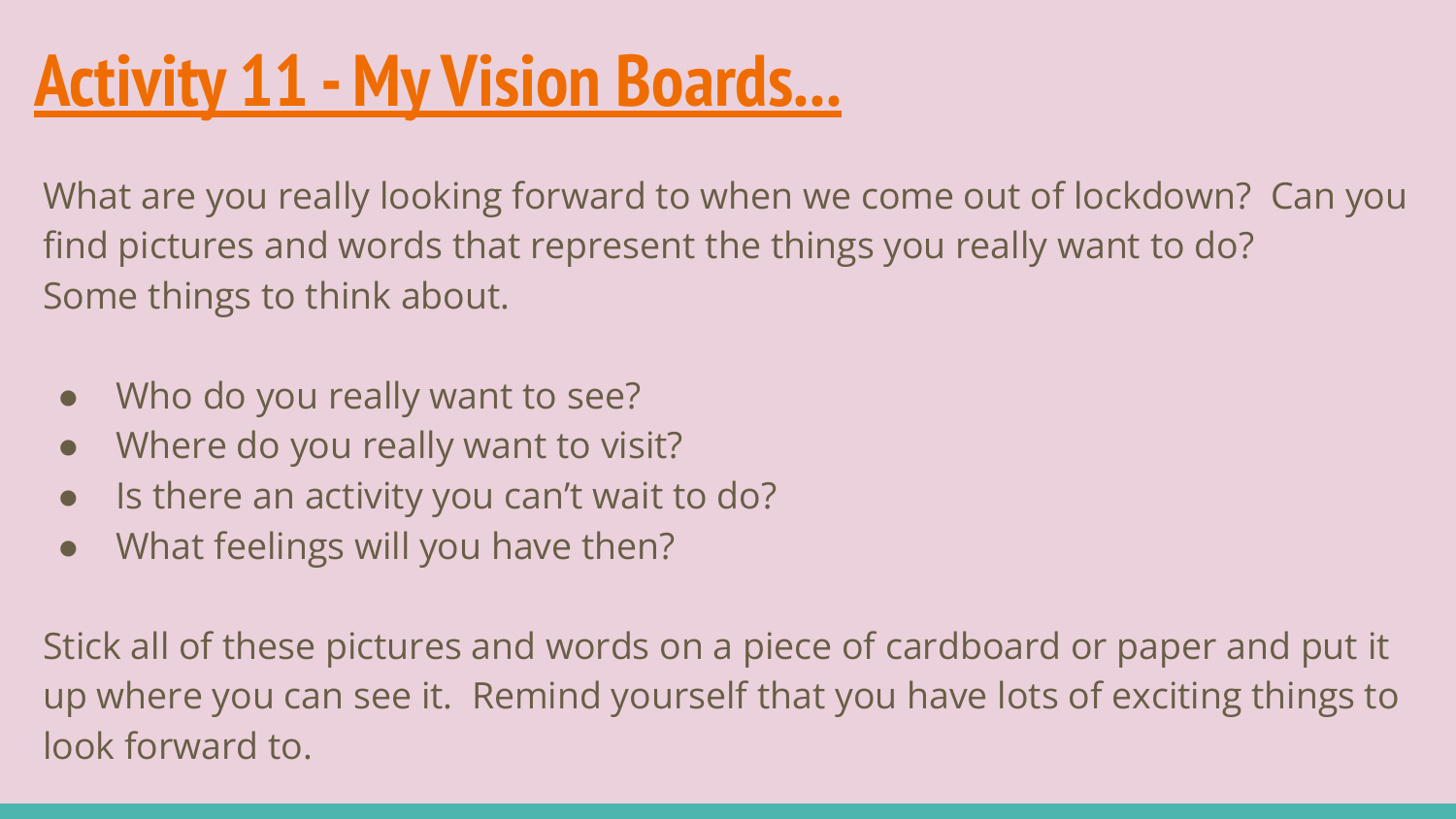### **Activity 12- Gratitude...**

Being grateful even in the most difficult of times can really help to shift mindset and boost wellbeing.

Can you write down three things (or more!) that you are really grateful for?

You could write them in a special book and do this every night before you go to bed - guaranteed to cause sweet dreams!

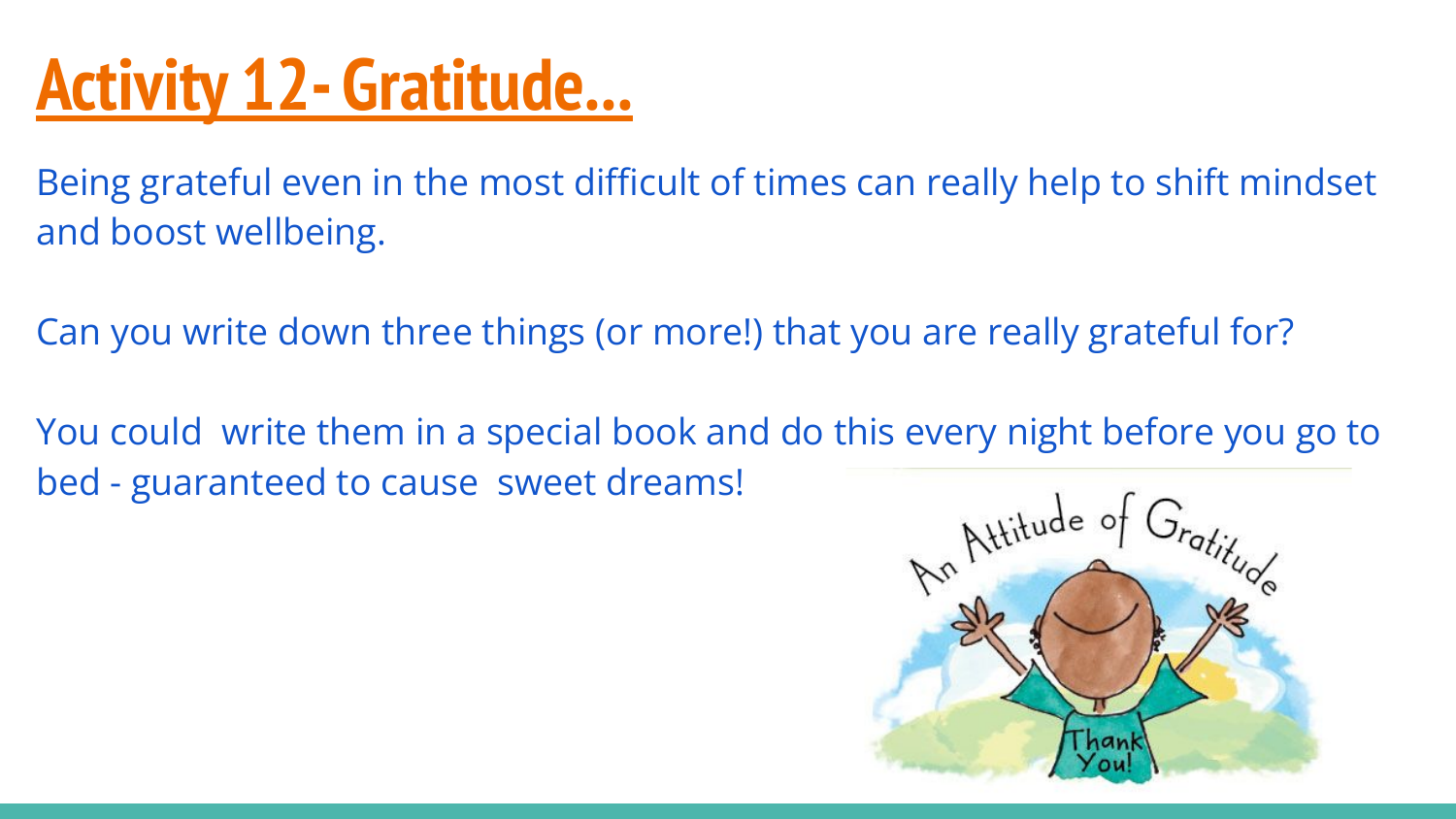## **Activity 13 - Picnic time!**

Plan a picnic for all of your family. Will you have it out in your garden or will you get cosy in the house?

Maybe you could bake some cakes to have at your picnic. You could even make some menus and decorations to put up!

Have fun!

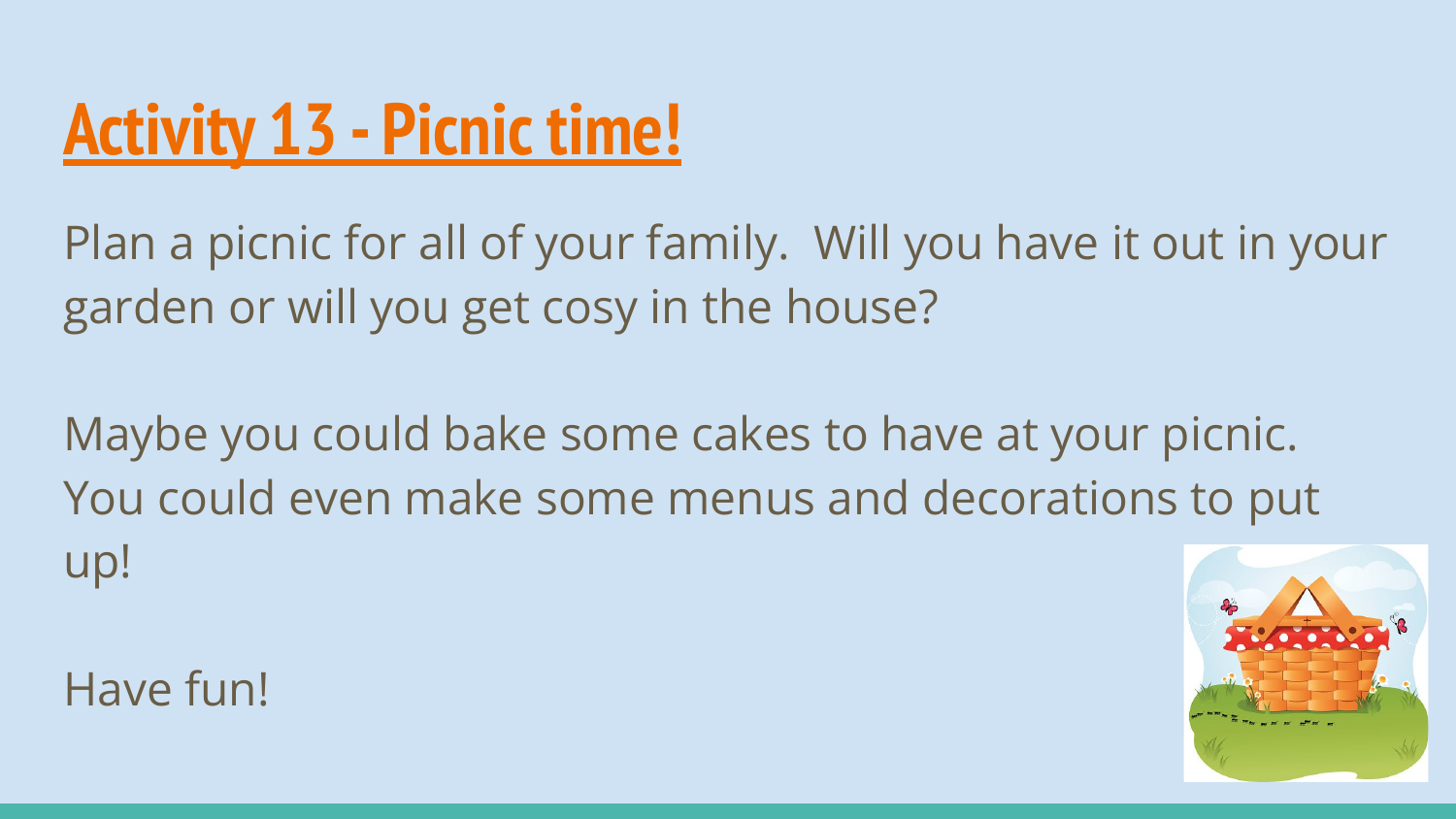### **Further information and help**

If you would like more details on any of these ideas or if you would like more information on mental health and well-being you can contact Mrs Davison, mental health and wellbeing lead on [p3@balmorallearningtrust.co.uk](mailto:p3@balmorallearningtrust.co.uk)

Thank you Mrs Davison and Miss Hall